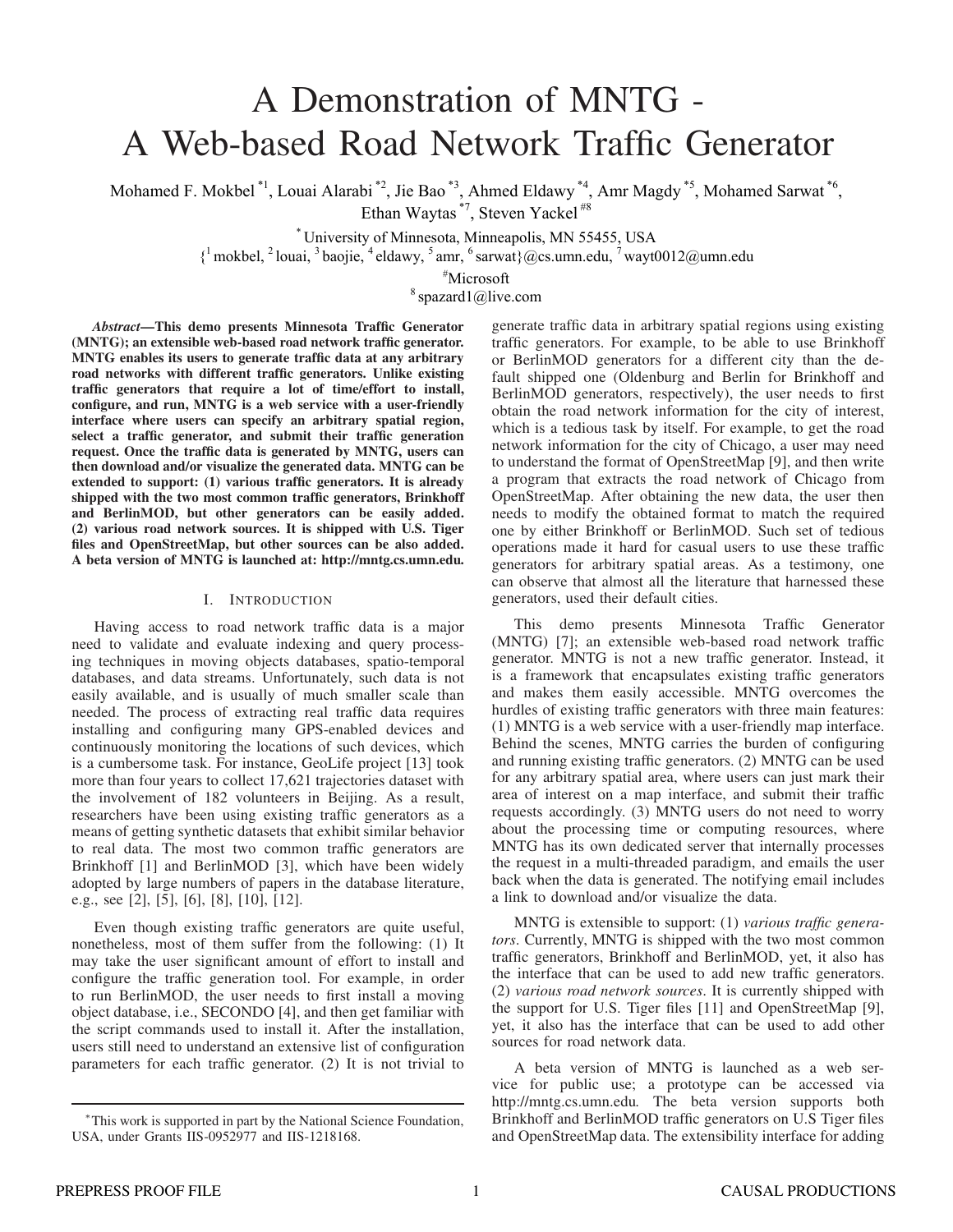

Fig. 1. MNTG System Overview.

more generators or other road network sources is currently working internally under our support, and will be shown in the demo. Since its launch in February 2013, MNTG has received more than 500 traffic generation requests from researchers world wide. We envision that MNTG will be the de facto standard for generating road network data for researchers in spatial and spatio-temporal databases worldwide.

## II. SYSTEM OVERVIEW

Figure 1 gives an overview of MNTG architecture. A user interacts with MNTG through its *system front-end* that includes a *web interface* that allows users to submit traffic generation requests, an *email notifier* that retrieves the status updates from the back-end and keeps users posted, and *download and visualization tools* that allow users to download and/or visualize the generated data. Internally, MNTG system backend processes the traffic generation requests, where it includes two main components: (1) *Road Network Converter*, which is responsible for extracting the road network data from different data sources. It currently uses US tiger files or Open-StreetMaps. Yet, it is extensible to support other road network sources. (2) *Traffic Processor*, which takes the road network data and feeds it to the underlying traffic generator. It currently support both Brinkhoff and BerlinMOD data generators. Yet, it is extensible to include other data generators.

## III. ROAD NETWORK CONVERTER

MNTG employs a *road network converter* that (a) receives the user area of interest, (b) extracts the road network data for the area of interest, and (c) sends the extracted data to the *traffic processor*. We will first explain (and demonstrate) how to include a road network data source in MNTG, then, we will discuss two case studies that are already realized in MNTG; US Tiger files, and OpenStreetMap.

## *A. Adding Road Network Data to MNTG*

To add a new road network data source, MNTG provides a template that consists of the following two function headers:

1) ExtractRoadNetwork. This function takes a rectangular area, defined by two <*latitude*, *longitude*> coordinates, as its input, and produces the road network information of the selected area

as its output. This includes pruning all information outside the selected area as well as pruning the non road network information of the selected area.

2) PrepareStandardOutput. This function takes the road network information from ExtractRoadNetwork as its input, and produces two standard text files node.txt and edge.txt, that contain the final set of nodes and edges in the selected area, respectively. The text files are in a standard format to make it portable to various traffic generators employed by MNTG *traffic processor*.

#### *B. Case Study 1: U.S. Tiger Files*

US Topologically Integrated Geographic Encoding and Referencing (Tiger) Files [11] are published by US census bureau on a yearly basis to provide the most recent information about US geographical data, which include city boundaries, road networks, address information, water features, and much more. A very unique feature of US Tiger Files is that the files are partitioned and organized based on US counties. In other words, all roads in a county are packed as one compressed file with a unique file identifier, e.g., tl\_2010\_01001\_roads.zip, where tl means tiger line, 2010 indicates the publishing year of the data, 01001 is a unique identifier for the county (in this case is *Autauga, Alabama*), and roads represents the type of data.

In this case, the function ExtractRoadNetwork identifies all counties that overlap with the rectangle area selected by the user. Then, it loads the road network files for all overlapped counties and filters out the road segments outside the selected region. Then, the PrepareStandardOutput function converts Tiger file format to the standard output format for node.txt and edge.txt.

#### *C. Case Study 2: OpenStreetMap*

OpenStreetMap [9] (OSM) is a free GIS service, contributed mainly by volunteers to record all spatial landmarks (including road networks) worldwide. All data in OSM is encapsulated into a large XML file Planet.osm that includes four primitive data types: (1) *Node*, that represents a spatial point by its latitude and longitude coordinates, (2) *Way*, that consists of a sequence of *nodes* to construct a line or a polygon, (3) *Relation*, that specifies the relation between *ways* and *nodes*, e.g., two *ways* are connected together, and (4) *Tags*, that provide description for other data types, i.e., *node*, *Way* and *Relation*, using a key-value pair.

In this case, the function ExtractRoadNetwork first retrieves all geographical data with an "osm" file, based on the spatial area specified by the user, from OpenStreetMap interface. Then, it parses all XML key-value pairs in the downloaded "osm" file to extract the road network information. Then, PrepareStandardOutput converts the road network information (extracted from the "osm" file) to the standard output format for the files node.txt and edge.txt.

## IV. TRAFFIC PROCESSOR

MNTG provides a wrapper around existing traffic generators to ensure their ease of use. The *traffic processor* component of MNTG is responsible on: (1) receiving the road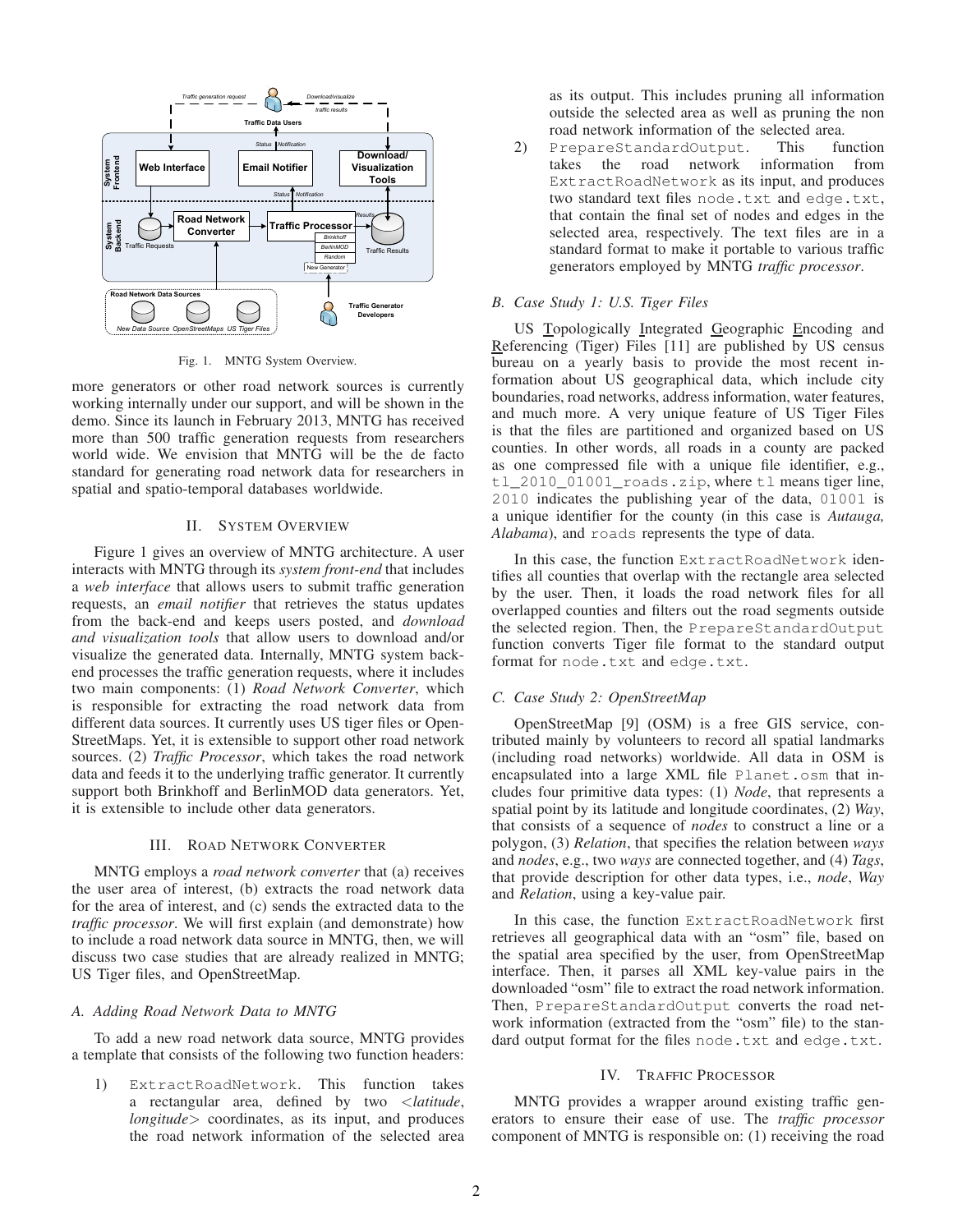network data from the *road network converter* and feeds it to the underlying generator, (2) running the underlying selected traffic generator, and (3) producing the generating traffic to be downloaded and/or visualized on a map interface. We first explain how to include a traffic generator in MNTG. Then, we discuss two case studies that are already realized in MNTG; Brinkhoff and BerlinMOD traffic generators.

## *A. Adding a Traffic Generator to MNTG*

To add a new traffic generator, MNTG provides a template that consists of the following three function headers:

- 1) RoadNetworkConvert. This function takes a road network in the standard format of two text files node.txt and edge.txt as its input. The output would be the same road network, but in a different format that is required by the traffic generator.
- 2) TrafficGeneration. This function first pops up a dialogue interface to prompt the user to enter various parameters for the generation request, e.g., number of objects and time interval. Then, it takes these parameters along with the specified road network extracted from RoadNetworkConvert, and makes an external execution call to the traffic generator.
- 3) TrafficResultConvert. This function takes its input as the output of the TrafficGeneration function. Then, it converts the input into a standard text format as < *Object ID*, *Timestamp*, *type*, *latitude*, *longitude*> that can be easily downloaded as a text file and/or visualized a map.

#### *B. Case Study 1: Brinkhoff Generator*

Brinkhoff traffic generator is one of most widely used traffic generators [1] (cited 650+ per Google Scholar), where its general idea is to simulate the object movements from two random locations using the shortest path. To support Brinkhoff generator inside MNTG, we implement its three abstract functions as follows: The RoadNetworkConvert function converts the output of the *Road Network Converter* into two binary files based on the need of Brinkhoff, i.e., request\_ID.node and request\_ID.edge. The TrafficGeneration function prepares Brinkhoff configuration file, i.e., property.txt, and assembles the calling command based on the user's request. The TrafficResultConvert function converts the traffic data produced by Brinkhoff generator into our standard output format.

#### *C. Case Study 2: BerlinMOD Generator*

BerlinMOD is another very popular traffic generator [3], where it simulates human movements during the weekdays and weekends. Users can specify their work and home areas in the road networks, then the generator simulates the users movements based on two rules: (1) during the weekdays, a user leaves Home in the morning (at 8 a.m.+ *T1*), drives to Work, stays there until 4 p.m.+ *T2* in the afternoon, and then returns back Home, (2) during the weekends, a user has an 0.4 probability to do an additional trip which may have 1-3 intermediate stops and ends at home.



Fig. 2. MNTG Web GUI: Traffic Generation (Google Maps Interface)

To run the BerlinMOD traffic generator, a user would need to set up a SECONDO database [4], and uses a set of scripts to query it. To support BerlinMOD generator inside MNTG, we install and configure a SECONDO database in our server and implement the three abstract functions as follows: The RoadNetworkConvert function reads the standard road network files and transforms it to the format used in BerlinMOD. Ultimately, it produces a data file named street.data, where the road segments are represented by a pair of locations bounded by a set of brackets. The TrafficGeneration function prepares a customized query script for the SECONDO database, i.e., BerlinMOD\_DataGenerator\_RequestID.SEC. It does so by preparing a generic script in advance, and updates the parameters based on the user request. Then, the function runs the modified script to generate the traffic data. The TrafficResultConvert function converts the traffic data produced by BerlinMOD into the standard output format.

#### V. DEMONSTRATION SCENARIO

The audience interact with MNTG through the following steps: (1) *traffic request submission*, where audience can submit their requests online by selecting the traffic generation area from either Google Maps or OpenStreetMap interface and the traffic generator method, (2) *traffic data download and visualization*, where audience can either download or visualize their requested data, (3) *adding a new road network data source*, where audience can add a new road network data source to MNTG, and (4) *adding a new traffic generator*, where audience can register a new traffic generator, and then uses it in their new traffic generation request.

## *A. Traffic Request Submission*

Figure 2 gives the *interface* for MNTG. To generate data, a user performs the following four steps: (1) either drag/zoom the map or write an address in the search field to get the geographical area of interest, (2) draw a rectangle on the map for the traffic generation area, (3) select the traffic generator from the drop down menu, e.g., *Brinkhoff* or *BerlinMOD*, and (4) Click on the *Generate* button, and enter the parameters for the traffic simulation, including the user email address.

Once the request is submitted, MNTG sends an email to the user acknowledging the receipt of that request. Upon